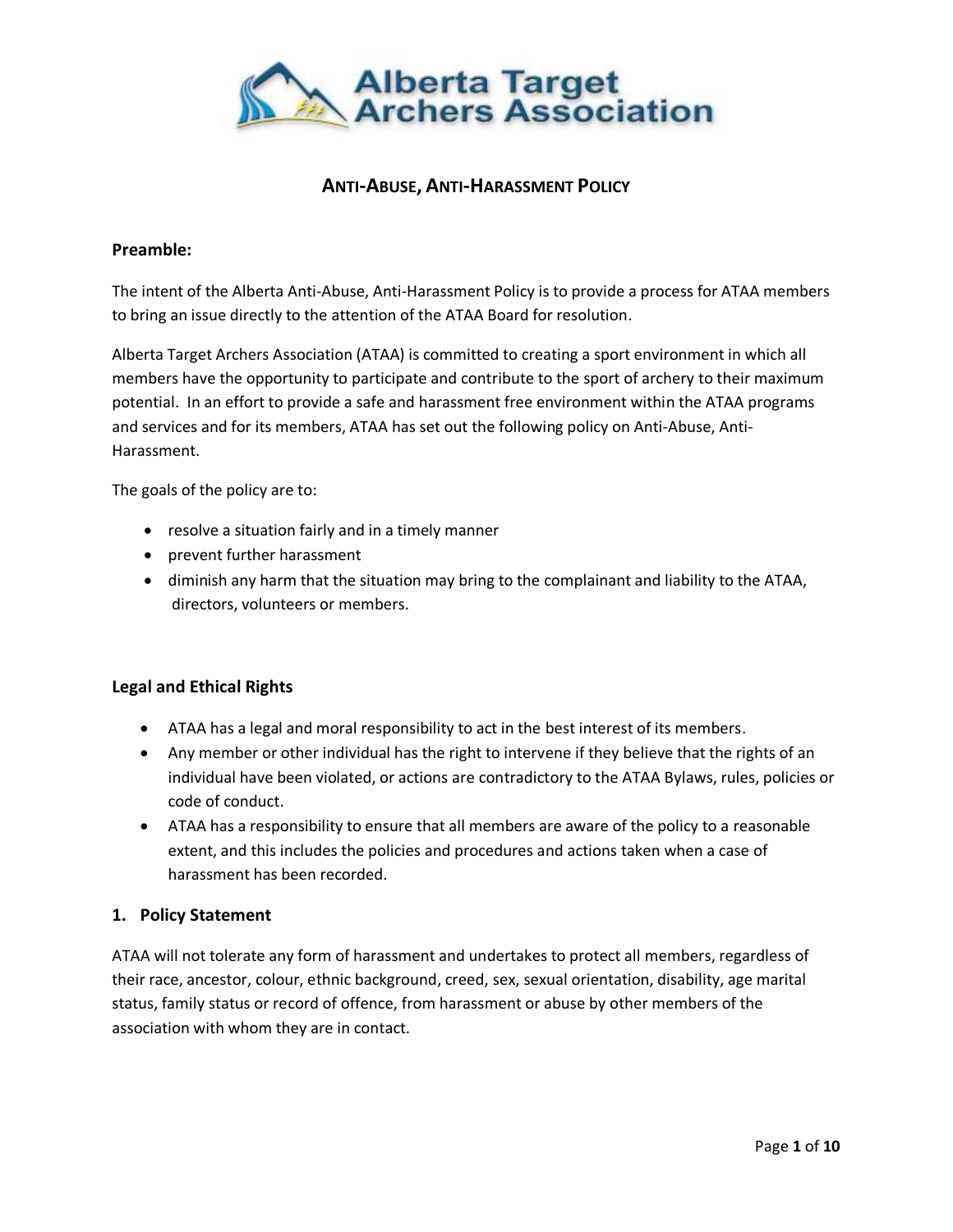

This policy statement is directed to and applies to the protection of members from harassment that may occur during the ATAA programs and events where there may be repercussions that negatively affect the relationship between ATAA and its members.

ATAA operates in accordance with The London Declaration (attached) and is committed to its 12 provisions.

## **2. Definitions and Types of Harassment**

- 2.1.Harassment can generally be defined as behaviours including comments and/or conduct which is insulting, intimidating, humiliating, hurtful, malicious, degrading or otherwise offensive to an individual or group of individuals or which creates an uncomfortable environment. Harassment may include:
	- **A** form of discrimination and is prohibited by legislation in the Province of Alberta.
	- An offense under Canada's Criminal Code, or Human Rights Legislation.
	- Comments on sexual orientation, racial or ethnic comments.

Harassment may occur between peers or someone in position of power and an adult in a subordinate position. This may include:

- **E** athlete to athlete
- coach to coach
- **P** parent to coach
- coach to athlete
- **•** official to athlete/coach/parent
- 2.2. Sexual abuse in this context is defined as: unwelcome sexual advances, requests for sexual favours or other verbal or physical conduct of a sexual nature, when:
	- submitting to or rejecting this conduct is used as a basis of making decisions related to the individual's performance or affecting the individual in other ways, and
	- such conduct creates an intimidating, hostile or offensive environment.
- 2.3. Types of behaviour which constitutes harassment or abuse includes, but not limited to:
	- **written or verbal abuse or threats**
	- displaying sexually explicit, racist or other offensive or derogatory material
	- unwelcome remarks, jokes, innuendoes or taunting about a person's body, sexual orientation, attire, age, marital status, ethnic or racial background
	- **•** hazing or initiation rights
	- **EXECTE:** leering or other obscene or offensive, suggestive gestures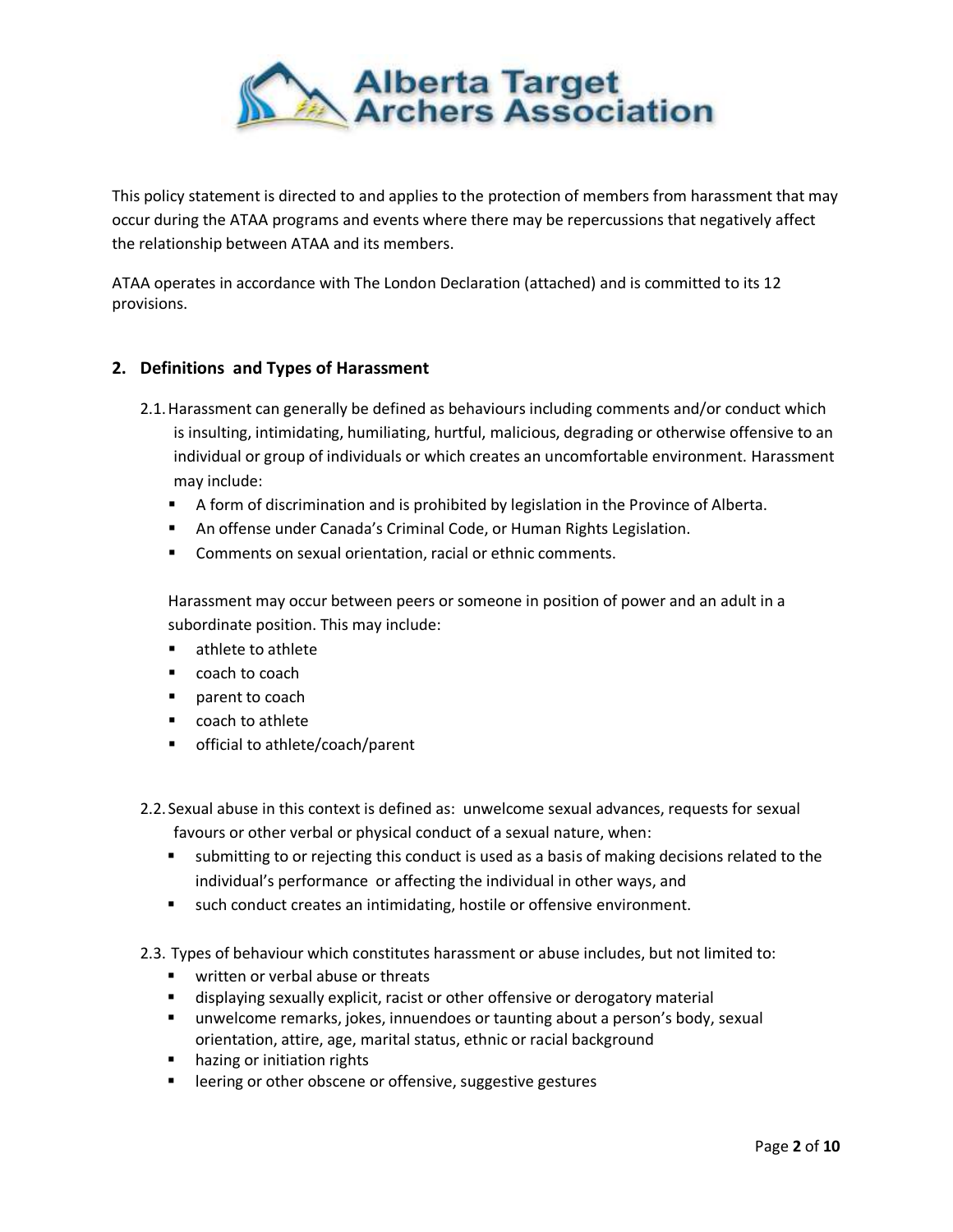

- unwelcome sexual remarks, invitations or requests whether indirect or explicit, or intimidation which affects performances or working conditions
- condescension, paternalism, or patronising behaviour which undermines self-respect or adversely affects performances or working conditions
- **unwanted physical conduct such as touching, kissing, patting, pinching, etc.**
- **vandalism**
- physical assault or sexual assault

## **3. Definition of Abuse**

- 3.1. Sexual abuse is defined as a person being used by another individual for the sexual stimulation or gratifications of the other individual. It can take two forms, contact and non-contact.
- 3.2. Emotional abuse is an attack on an individual (child, youth or adult). It is behaviour by a person in authority that damages an individual psychologically, including but not limited to: namecalling, threatening, ridiculing, berating, intimidating, isolating, hazing or ignoring the individual's needs.
- 3.3. Physical abuse is when a person in authority injures or threatens to injure purposely. This behaviour may include; slapping, hitting, shaking, kicking, pulling hair or ears, throwing, and shoving, and grabbing, hazing or excessive exercise as a form of punishment.
- 3.4. Neglect is inattention to the needs of the athlete. This may occur when:
	- **equipment is unsafe**
	- no-one intervenes when an athlete is being harassed
	- **I** injuries are not adequately treated
	- **EXEC** athletes are made to compete with injuries.
- 3.5. Child abuse is any form of physical, emotional or sexual misconduct or lack of care to a child or youth. Some behaviour that might be described as harassment when directed towards an adult may constitute child abuse when directed towards a child or youth by a person with power or authority over the person being harassed.

#### **4. Reprisal**

Reprisal may include situations involving co-members, when there is a continuation or escalation of harassment, obstruction or isolation of the member making the complaint. This would include any behaviour with the intent to intimidate, threaten, humiliate, hurt or adversely affect the performance or working conditions of the member.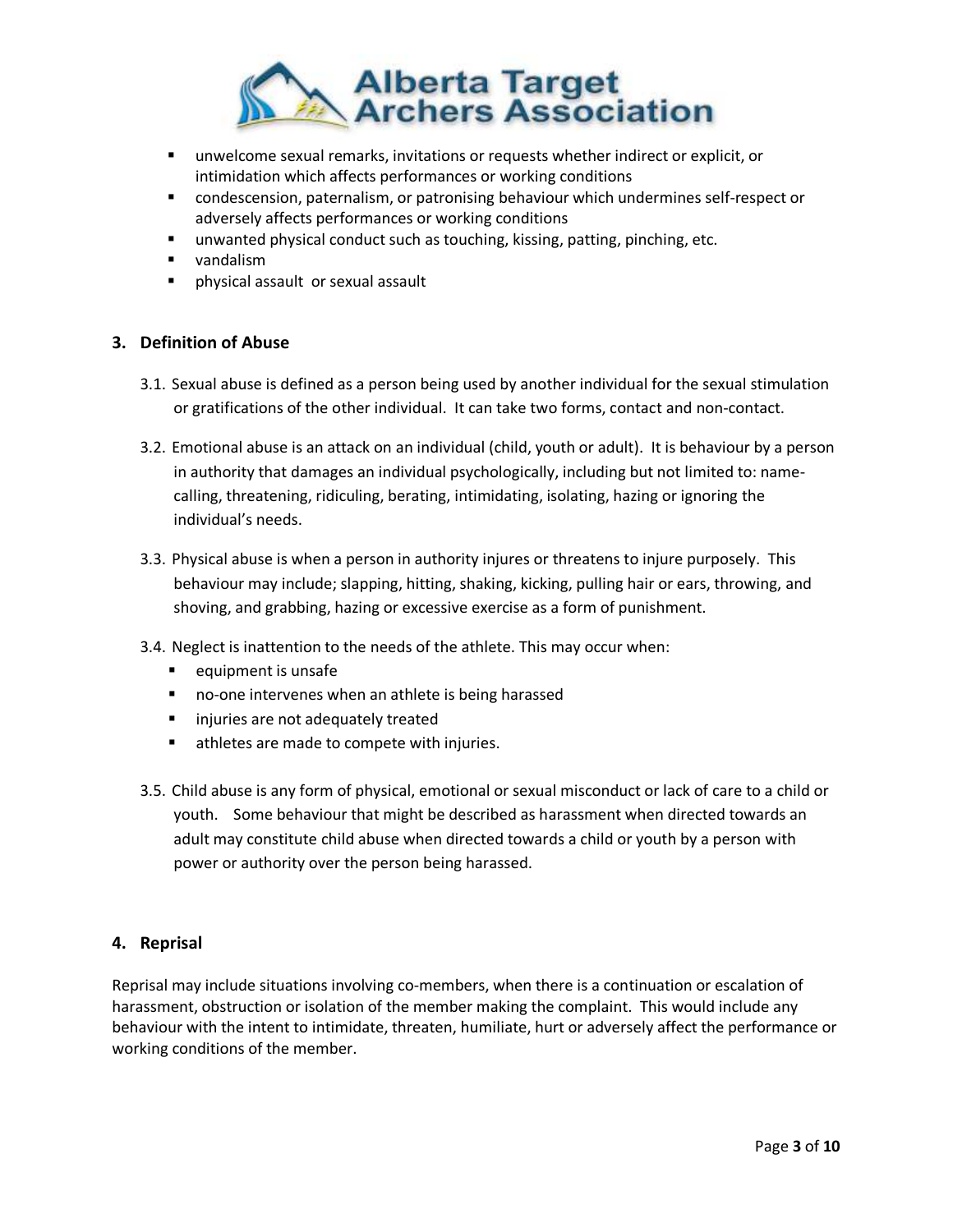

### 5. **Responsibility**

- 5.1.ATAA Executive Board or committee members, affiliated club executives, staff, coaches, managers or judges are responsible for preventing and discouraging harassment by:
	- **undertaking and upholding the principles of this policy**
	- **•** not engaging in behaviour contrary to this policy and ensuring that all members are treated fairly and equitably
	- communicating the ATAA priority to create and maintain an abuse-free and harassmentfree sport
	- **not allowing or condoning behaviour contrary to this policy**
	- **that** taking all complaints of harassment seriously by investigating complaints in a thorough and sensitive manner and taking prompt action to resolve the situation in accordance with procedures outlined in this policy.
- 5.2. Any person who has authority to prevent or discourage harassment will be held responsible for failing to exercise this authority.
- 5.3. All members of ATAA have a responsibility not to harass any other member, athlete or official. Members, athletes or officials who experience harassment are encouraged to make it known to the harasser that the behaviour is offensive and/or to report the incident(s) according to the following complaint procedure.
- 5.4. Members, athletes and officials who experience harassment because of their sex, race, and religion, and ethnicity, place of origin, disability, age, sexual orientation or family status are specifically protected under the Human Rights Code and the right to file their complaint with the Alberta Human Right Commission. They also have the right to sue under the civil code.

## 6. **Dispute Resolution Process**

- **6.1. Scope and Application:** The process applies to complaints of harassment between ATAA and its members, or between members, relating to conduct or actions which are alleged to contravene ATAA bylaws, policies, rules, contracts and agreements**.** No final decision shall have been made with respect to the matters in dispute at the commencement of the process.
- **6.2. Reporting a Complaint:** Any individual who is a member of ATAA or engaged in ATAA activities may report a complaint to the ATAA President. The complaint must be submitted in writing together with a brief summary of the matters in dispute, immediately or within five (5) days of the said incident or awareness of the incident.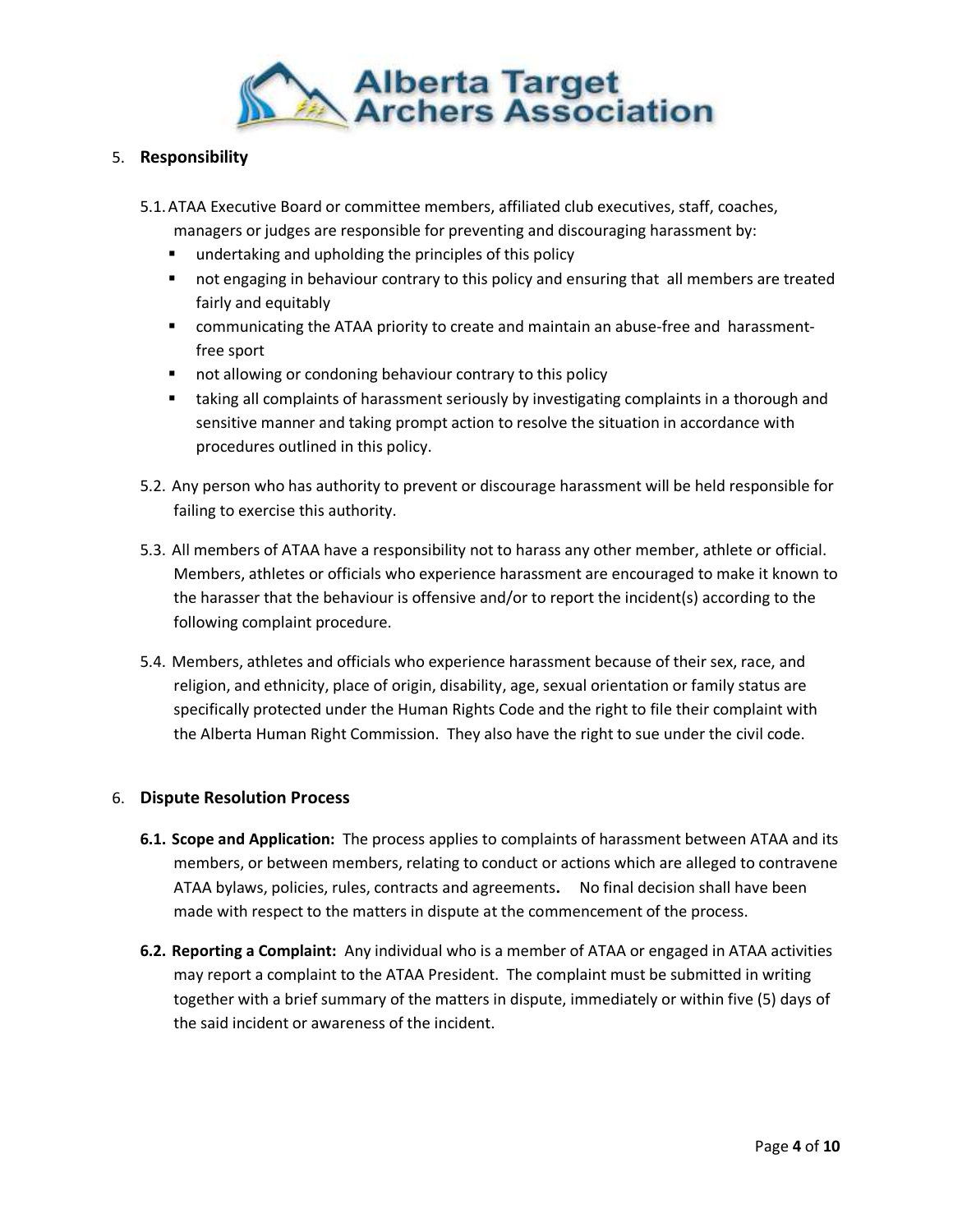

Any individual who is member of ATAA or engaged in ATAA activities is encouraged to report a complaint to the ATAA President. If this avenue is either unavailable or inappropriate complaints may be directed to, a member of the Executive Board, committee chair, coach or other official. The complaint must be documented and immediately forwarded to the President, who must inform the Executive Board of the complaint as soon as possible.

## **6.3. Screening the Complaint**

- 6.3.1. Within 5 days of receiving the written notice of complaint the President must immediately appoint an individual to investigate the incident(s). All complaints of harassment must be investigated to determine the nature and circumstances of the incident(s) and to determine appropriate resolution. During the investigation of the complaint the Investigator shall:
	- **If interview both the complainant and the alleged offender as soon as possible**
	- **EXECUTE:** interview any witnesses
	- **document the situation accurately and completely**
	- state an opinion as to the validity of the complaint
	- **F** inform the ATAA President of the remedial action that is decided, if any
	- conduct the investigation with the utmost confidentiality and sensitivity
	- caution persons who are questioned not to discuss the case with members or others.
- 6.3.2. No later than ten (10) days after being appointed, the Investigator shall recommend to the President if a hearing is justified and if there is reasonable grounds for believing that the conduct complained of took place and was abuse and/or harassment.

#### **6.4. Hearing Panel**

- 6.4.1. If a further hearing is required the ATAA President shall immediately convene a three member Hearing Panel as soon as possible. The Hearing Panel must be independent and must have no association or connection whatsoever with the incident or the individuals involved.
- 6.4.2. Within ten (10) days of convening the Hearing Panel the complainant will provide written submission, through the President, at his or her own expense, setting out in detail the alleged harassment, the arguments establishing the harassment and all evidence in support of the complaint. Other evidence and documentation from other sources may submit the evidence in the form of sworn affidavit to the President. Copies of all materials submitted to the Hearing Panel must be provided to the alleged harasser.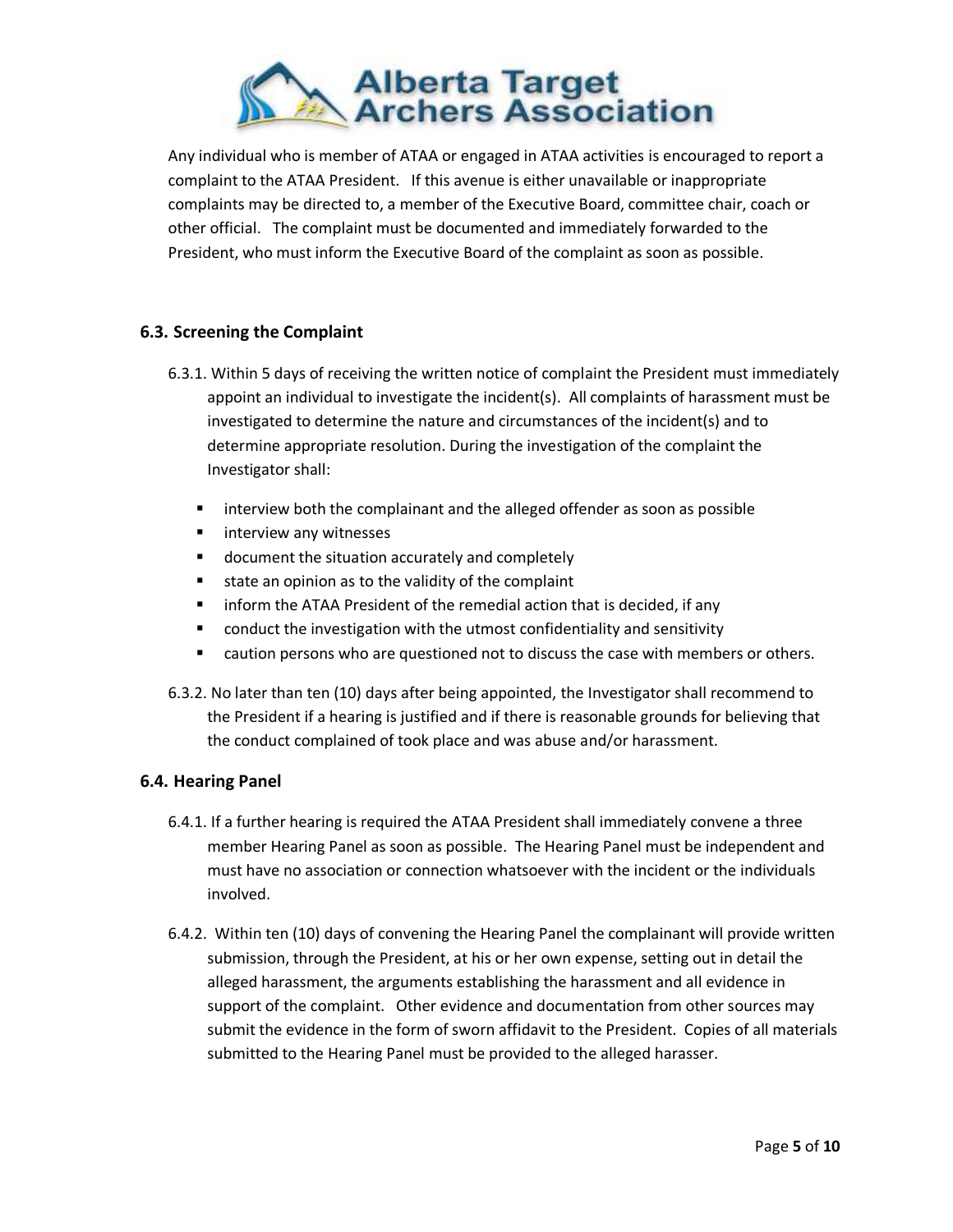

- 6.4.3. Upon the conclusion of the ten (10) day submission period, the alleged harasser shall then have a further ten (10) days to submit to the Hearing Panel Chair, through the President, which may include evidence of the same type as permitted to the complainant.
- 6.4.4. No later than five (5) days after receiving all written documentation the Hearing Panel shall hear arguments from both the complainant and the alleged harasser, at their own expense. The individuals may appear in person or may be represented by legal counsel. In appropriate circumstances, telephone conference calls are an appropriate mechanism for conducting oral hearings.
- 6.4.5. Within five (5) days of the hearing the panel will deliberate and will submit their written decision, with reasons to the President. The President will then advise the complainant and the alleged harasser of the decision of the panel. Copies of the decision will be provided to all parties.

When determining appropriate disciplinary action, the Hearing Panel shall consider factors such as:

- the nature and severity of the harassment,
- **•** whether the harassment involved any physical contact,
- whether the harassment was an isolated incident or part of an ongoing pattern,
- the nature of the relationship between the complainant and harasser,
- whether the harasser had been involved in previous harassment incidents and whether the harasser admitted responsibility and expressed a willingness to change,
- **•** whether the harasser retaliated against the complainant.

The written decision shall contain:

- a summary of the relevant facts,
- a determination as to whether the acts complained of constitute harassment as defined in the policy disciplinary action against the respondent,
- **numbary is ally thata)** Theorasures if any to remedy or mitigate the harm or loss suffered by the complainant if the act constitutes harassment.
- 6.4.6. In the event the Hearing Panel finds that there was no harassment the matter will be at an end.
- 6.4.7. In the event the Hearing Panel finds in favour of the complainant the matter shall be promptly referred to the Executive Board Members for determination of appropriate sanctions to be imposed. In recommending disciplinary sanctions, the panel may consider the following options singly or in combination, depending on the nature and severity of the harassment: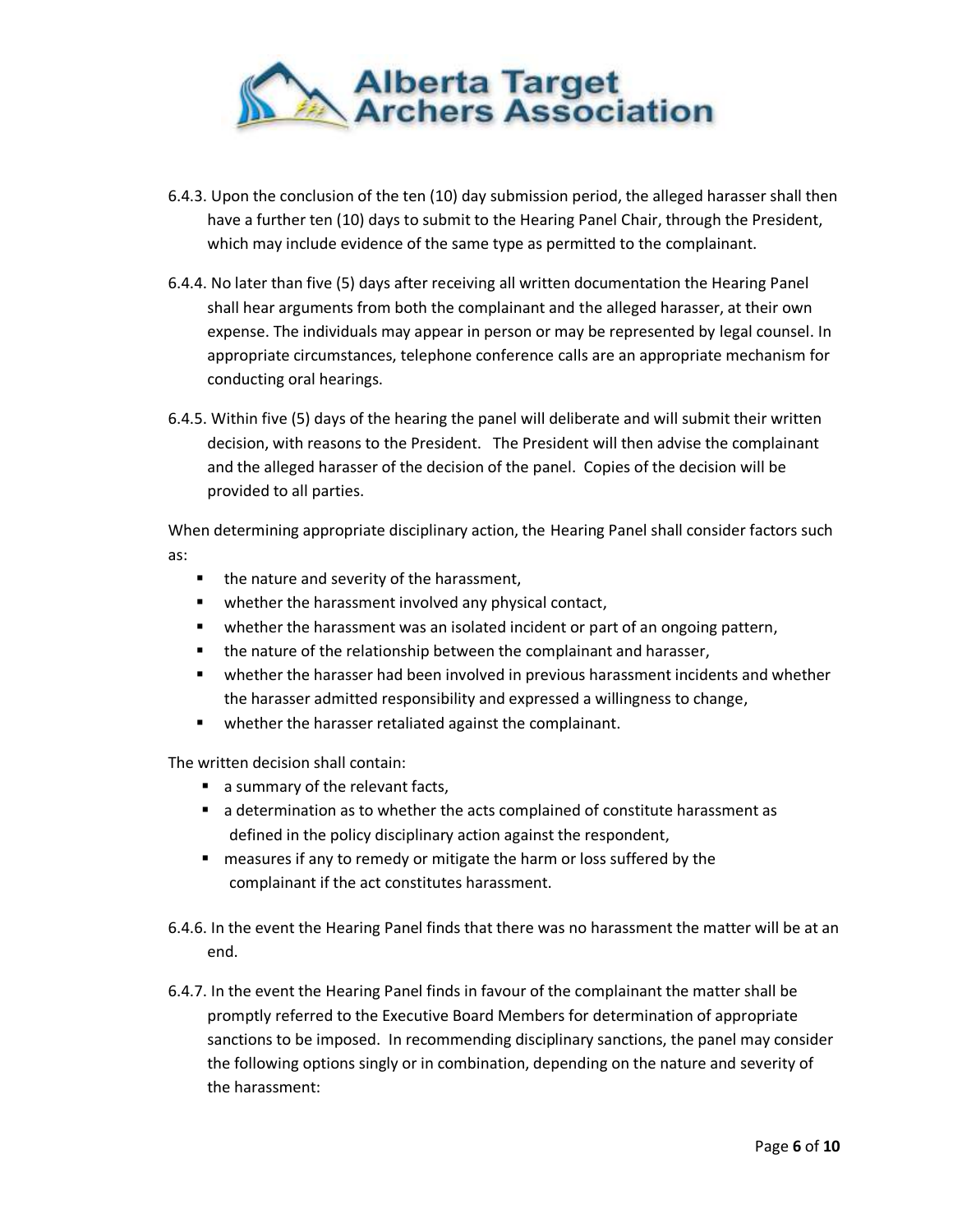

- verbal apology
- written apology
- **E** letter of reprimand from the organization
- a fine or levy
- **•** referral to counselling
- **F** removal of certain privileges of membership
- **Expulsion from membership**

In the event that ATAA will have paid staff position, and the staff person is the accused harasser, the following sanctions may apply:

- **F** removal of certain privileges of membership or employment
- **demotion or a pay cut**
- **temporary suspension with or without pay**
- **EXECT** termination of employment, contract or position if in a position of authority for a determined period of time.

#### **6.5. Remedial Action**

- 6.5.1. Remedial action shall be taken without delay. Sanctions imposed on the offender must be applied with an understanding of the seriousness of the misconduct and follow the general principles of corrective discipline.
- 6.5.2. It is the responsibility of the President to ensure that a complainant who lays a complaint in good faith is neither penalized nor suffers any prejudice as a result of making the complaint. Correspondence pertaining to the complaint shall not be placed in the complainant's personal file.

#### **7. Appeals:**

Both the complainant and respondent shall have the right to appeal the decision of the Hearing Panel. Either party, within thirty (30) days of being informed by the President the result of the Hearing Panel, may appeal the decision and/or the sanctions imposed. The full Executive Board will consider the appeal at its next normal meeting. The Board will obtain all the arguments and evidence presented to the Hearing Panel. The complainant and the alleged harasser have the right to make a further oral presentation to the Board. The Board has the right to substitute a new sanction, on appeal. The Board's decision shall be final.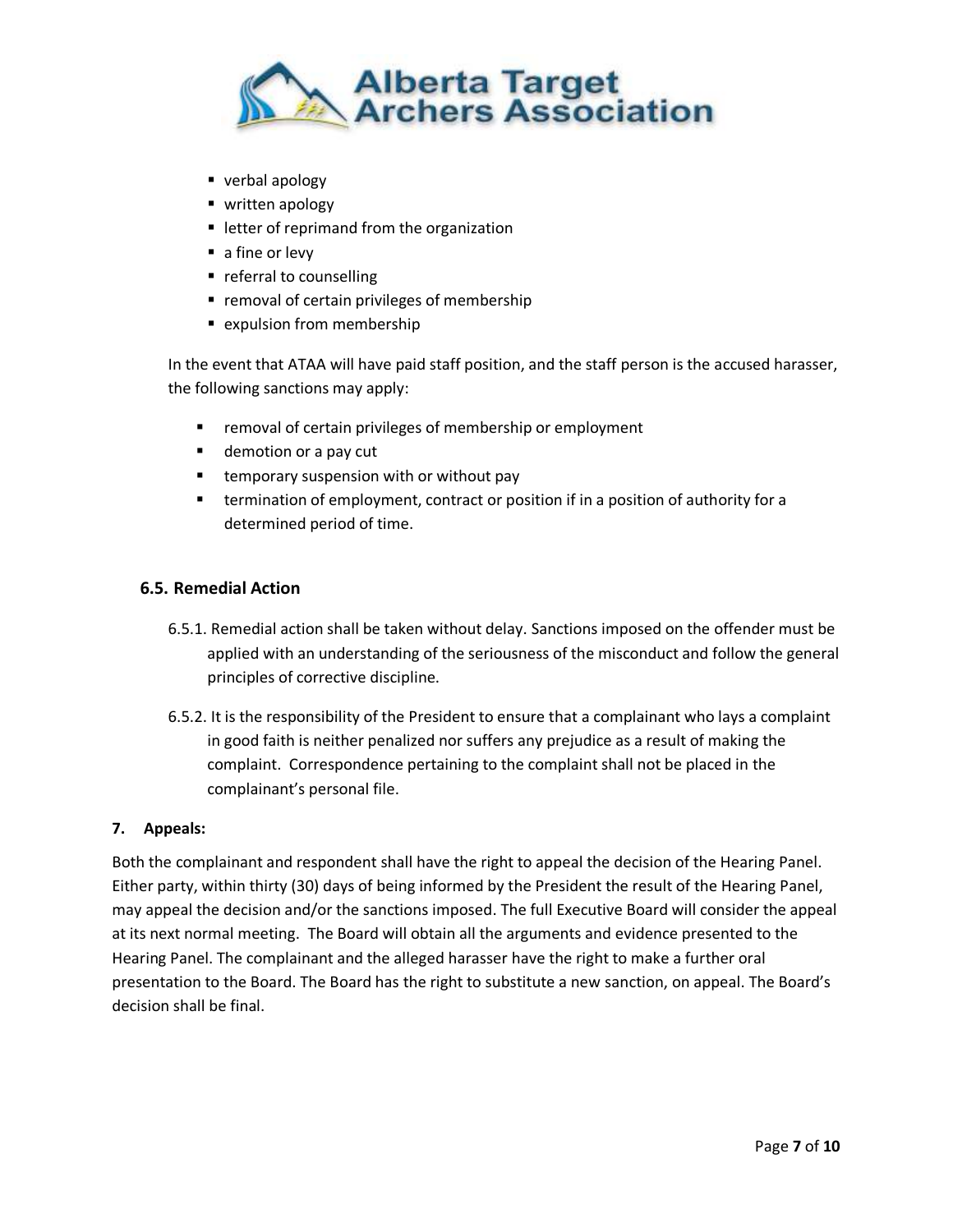

## **8. Timelines:**

If the circumstances of the complaint or if a dispute is such that the process will not allow for the designated timely resolution, as outlined in the policy, the President and the Hearing Panel may revise the timelines as required. However it is the intent of this policy to have all disputes resolved in a timely manner within forty (40) days from the time of submitting a complaint to the Board.

## **9. Confidentiality**

As disputes can be highly sensitive, ATAA shall conduct all proceedings under this process in a confidential manner, except where disclosure is directed by the Panel as part of the remedy or resolution of the dispute, is required by law, the [Canadian Anti-Doping Program](http://www.cces.ca/en/files-35)<sup>1</sup> or is in the best interest of the public. This agreement of confidentiality applies to both ATAA Board and panel members and the complainant and others associated with the matter.

#### **Anti-Abuse, Anti-Harassment Policy**

 $\overline{a}$ 

| <b>Policy Number</b> | Developed by: ATAA Planning<br>Committee (2013) | Pages: 10 |  |
|----------------------|-------------------------------------------------|-----------|--|
|                      |                                                 |           |  |
| Approved by:         | Date of Approval                                |           |  |
| Reviewed by:         | Date of Latest Review:                          |           |  |

<sup>&</sup>lt;sup>1</sup> \* [Canadian Anti-Doping Program.](http://www.cces.ca/en/files-35) The Canadian Centre for Ethics in Sport (CCES) manages the Canadian Anti-Doping Program (CADP), which is the set of rules that govern doping control in Canada. For details on the CADP, visit: [www.cces.ca/en/antidoping/cadp](http://www.cces.ca/en/antidoping/cadp)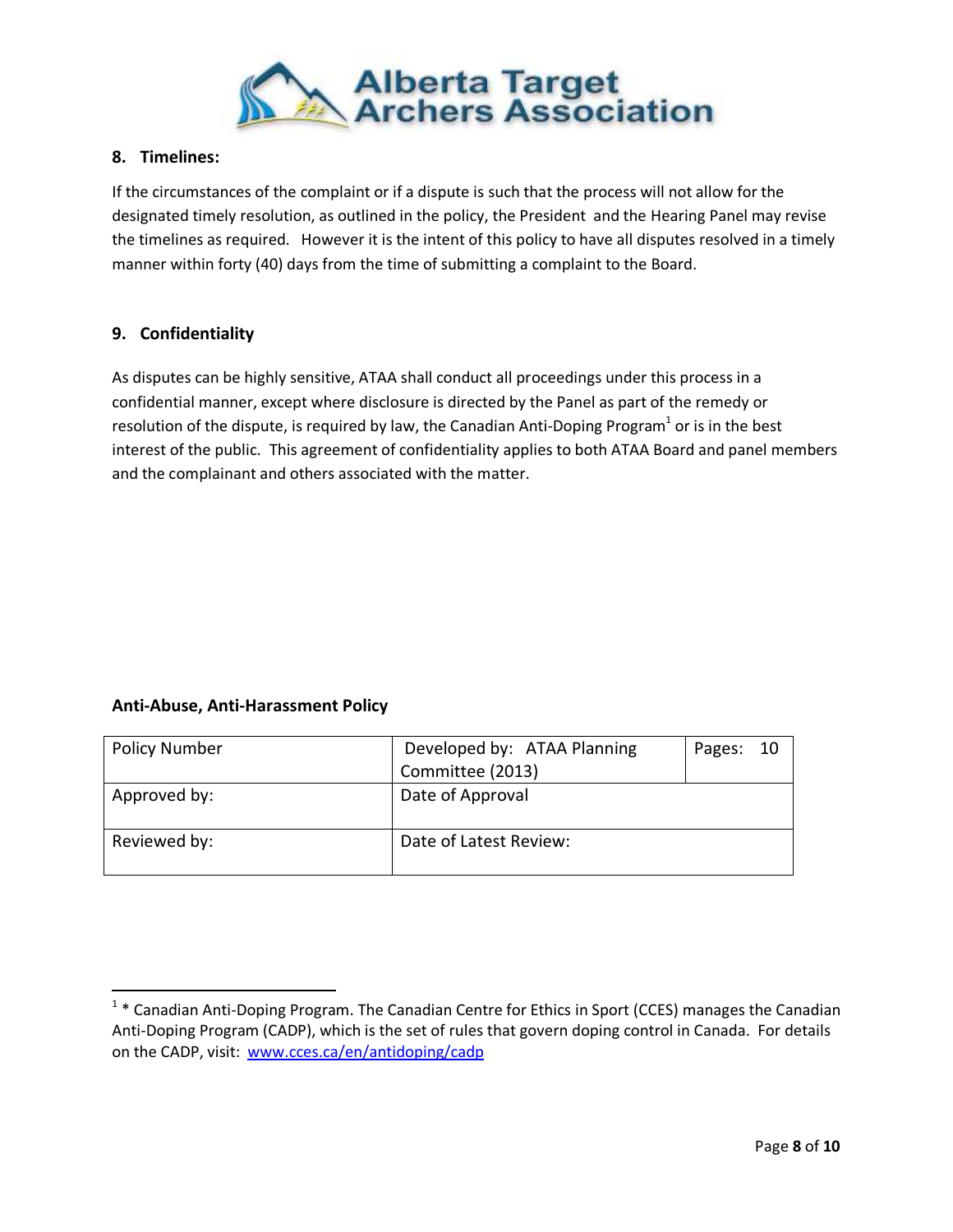

# **Expectations for Fairness in Sport**

# **A Declaration, enacted by the Federal/Provincial Territorial Sport Ministers At their 2001 Conference, August 10, 2001, London Ontario**

The Federal and Provincial /Territorial Sport Ministers believe that Canadians share a vision that ethics and ethical behaviour are integral to sport. The Ministers endorse this vision, which requires that:

| 1. Principle              | There be a firm and public commitment to the principle that lasting and<br>meaningful athletic performance can only be achieved through fair means.                                                                                                                                                          |
|---------------------------|--------------------------------------------------------------------------------------------------------------------------------------------------------------------------------------------------------------------------------------------------------------------------------------------------------------|
| 2. Participants           | Participants in sport and physical activity will do so in a manner that adheres to<br>the highest ethical principles.                                                                                                                                                                                        |
| 3. Reciprocity            | Those who participant in sport will receive from their fellow athletes, coaches<br>and officials, and parents/guardians and spectators, fairness and ethical<br>treatment in a s safe and welcoming sport environment, free of harassment and<br>abuse.                                                      |
| 4. Barriers               | Their sport system will help to advance the widest array of athletic goals of all<br>participants, with or without disability, without discrimination and in spite of<br>barriers based on personal circumstances.                                                                                           |
| 5. Spectators             | Spectators to sport events can witness the activities without being subjected to<br>abuse, interference or violence from others.                                                                                                                                                                             |
| 6. Coaches                | Coaches will be appropriately valued by their athletes and their athletes'<br>parents/guardians and supporters, that they will receive fair treatment and<br>respect for their vulnerable contribution to sport, and that they will be free of<br>harassment and threats of violence under any circumstance. |
| 7. Officials              | Sport officials will not be interfered with in the execution of their duties and will<br>be respected for their decisions by athletes, coaches, parents/guardians and<br>spectators.                                                                                                                         |
| 8. Volunteers             | Sport volunteers will be respected and recognized for their effort to make sport<br>participation possible and rewarding for athletes of all ages.                                                                                                                                                           |
| 9. Parents/<br>Guardians  | Parents / guardians are assured that their children participating in sport will<br>receive fair treatment from coaches, volunteers and spectators.                                                                                                                                                           |
| 10. Dispute<br>Resolution | The sport system will provide just treatment in cases of dispute in sport and that<br>there are proper and accessible mechanisms that are available in a timely<br>manner to resolve dispute issues through due process.                                                                                     |